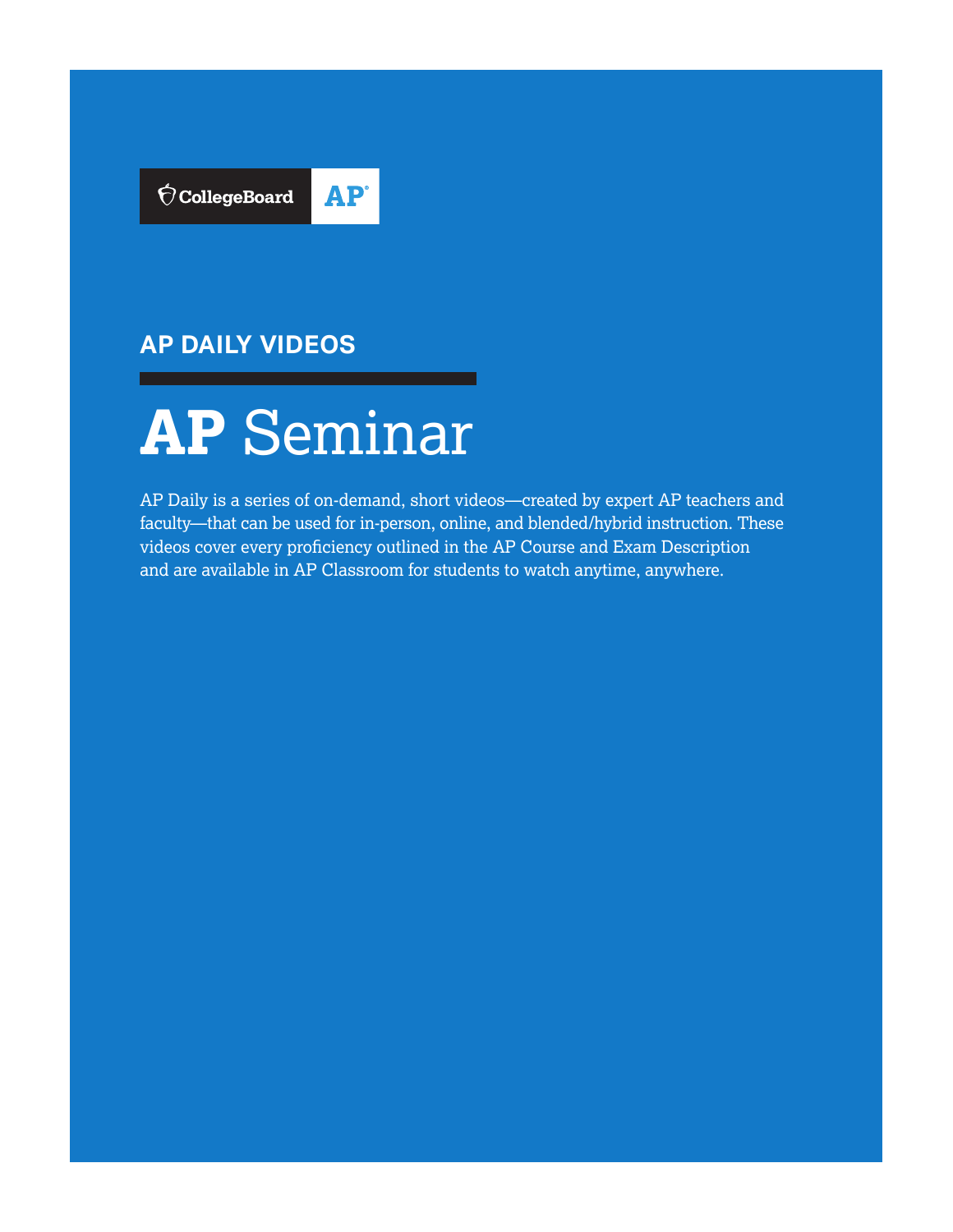### **Transferable Skill 1: Analyze Sources and Evidence**

| <b>Proficiency</b>                              | <b>Video Title</b>                                                          | <b>Video Focus</b>                                                                                                                                                                           | <b>Instructor</b>     |
|-------------------------------------------------|-----------------------------------------------------------------------------|----------------------------------------------------------------------------------------------------------------------------------------------------------------------------------------------|-----------------------|
| <b>Understand and Analyze</b>                   | UAA Video 1: Critical                                                       | This video introduces general strategies for reading and                                                                                                                                     | Stephanie             |
| Argument (UAA)                                  | <b>Reading Strategies</b>                                                   | questioning texts.                                                                                                                                                                           | Carter                |
| <b>Understand and Analyze</b>                   | UAA Video 2: Basic                                                          | This video explains basic argument terms.                                                                                                                                                    | Stephanie             |
| Argument (UAA)                                  | <b>Argument Terms</b>                                                       |                                                                                                                                                                                              | Carter                |
| <b>Understand and Analyze</b><br>Argument (UAA) | <b>UAA Video 3: Annotating</b><br>Texts and Summarizing<br>the Main Idea    | This video explains how to annotate a text for claims and<br>evidence and then summarize the main idea.                                                                                      | Stephanie<br>Carter   |
| <b>Understand and Analyze</b>                   | UAA Video 4: Line of                                                        | This video defines the line of reasoning and explains                                                                                                                                        | <b>Allison Malloy</b> |
| Argument (UAA)                                  | Reasoning, Part 1                                                           | its purpose.                                                                                                                                                                                 |                       |
| <b>Understand and Analyze</b>                   | UAA Video 5: Line of                                                        | This video explains what transitions are and how they                                                                                                                                        | <b>Allison Malloy</b> |
| Argument (UAA)                                  | Reasoning, Part 2                                                           | are used to show the relationship between ideas.                                                                                                                                             |                       |
| <b>Understand and Analyze</b>                   | UAA Video 6:                                                                | This video looks at different types of texts and less                                                                                                                                        | Stephanie             |
| Argument (UAA)                                  | Everything's an Argument obvious arguments.                                 |                                                                                                                                                                                              | Carter                |
| <b>Understand and Analyze</b>                   | UAA Video 7: Analyzing                                                      | This video provides a strategy (OPTIC) for examining                                                                                                                                         | Stephanie             |
| Argument (UAA)                                  | <b>Visual Texts</b>                                                         | visual texts.                                                                                                                                                                                | Carter                |
| <b>Understand and Analyze</b>                   | UAA Video 8: Reading                                                        | This video highlights some best practices for reading                                                                                                                                        | <b>Allison Malloy</b> |
| Argument (UAA)                                  | <b>Research Studies</b>                                                     | academic research articles.                                                                                                                                                                  |                       |
| <b>Understand and Analyze</b><br>Argument (UAA) | UAA Video 9: Evaluating<br>Arguments - Problems<br>with Logic               | This video highlights the importance of logic and<br>provides an overview of some common errors (fallacies).                                                                                 | <b>Allison Malloy</b> |
| <b>Understand and Analyze</b><br>Argument (UAA) | UAA Video 10:<br>Evaluating Arguments -<br><b>Effectiveness of Evidence</b> | This video breaks down what makes evidence effective<br>and provides tips on how to evaluate evidence as you read.                                                                           | <b>Allison Malloy</b> |
| <b>Understand and Analyze</b><br>Argument (UAA) | UAA Video 11: Analyzing<br>the Line of Reasoning,<br>Part 1                 | This video provides specific language to support analysis<br>of line of reasoning as required in End-of-Course Exam,<br>Part A Q2.                                                           | Stephanie<br>Carter   |
| <b>Understand and Analyze</b><br>Argument (UAA) | UAA Video 12: Analyzing<br>the Line of Reasoning,<br>Part 2                 | This video will talk you through how to craft your response Allison Malloy<br>in End-of-Course Exam, Part A Q2, to ensure you are<br>analyzing the line of reasoning and making connections. |                       |
| <b>Evaluate Sources and</b><br>Evidence (ESE)   | ESE Video 1: Not All<br>Sources Are Equal                                   | This video introduces a range of source types and<br>describes how to identify the types of sources you can<br>use in the research process.                                                  | Gerardo<br>Gonzalez   |
| <b>Evaluate Sources and</b>                     | ESE Video 2: Evaluating                                                     | This video shows you how to check the trustworthiness                                                                                                                                        | Sean Byrne            |
| Evidence (ESE)                                  | Internet Sources, Part 1                                                    | of internet sources by "checking for previous work."                                                                                                                                         |                       |
| <b>Evaluate Sources and</b>                     | ESE Video 3: Evaluating                                                     | This video shows you how to check the trustworthiness                                                                                                                                        | Sean Byrne            |
| Evidence (ESE)                                  | Internet Sources, Part 2                                                    | of internet sources by "going upstream to the source."                                                                                                                                       |                       |
| <b>Evaluate Sources and</b>                     | ESE Video 4: Evaluating                                                     | This video shows you how to check the trustworthiness of                                                                                                                                     | Sean Byrne            |
| Evidence (ESE)                                  | Internet Sources, Part 3                                                    | internet sources by "reading laterally" and "circling back."                                                                                                                                 |                       |
| <b>Evaluate Sources and</b>                     | ESE Video 5: Digging for                                                    | This video shows you how to explore a source to find                                                                                                                                         | Sean Byrne            |
| Evidence (ESE)                                  | (Scholarly) Work                                                            | original (scholarly) work.                                                                                                                                                                   |                       |
| <b>Evaluate Sources and</b>                     | ESE Video 6: Screening                                                      | This video demonstrates how to use RAVEN to decide                                                                                                                                           | Jessica Kreger        |
| Evidence (ESE)                                  | Sources for Credibility                                                     | if a source is worth a significant investment of your time.                                                                                                                                  |                       |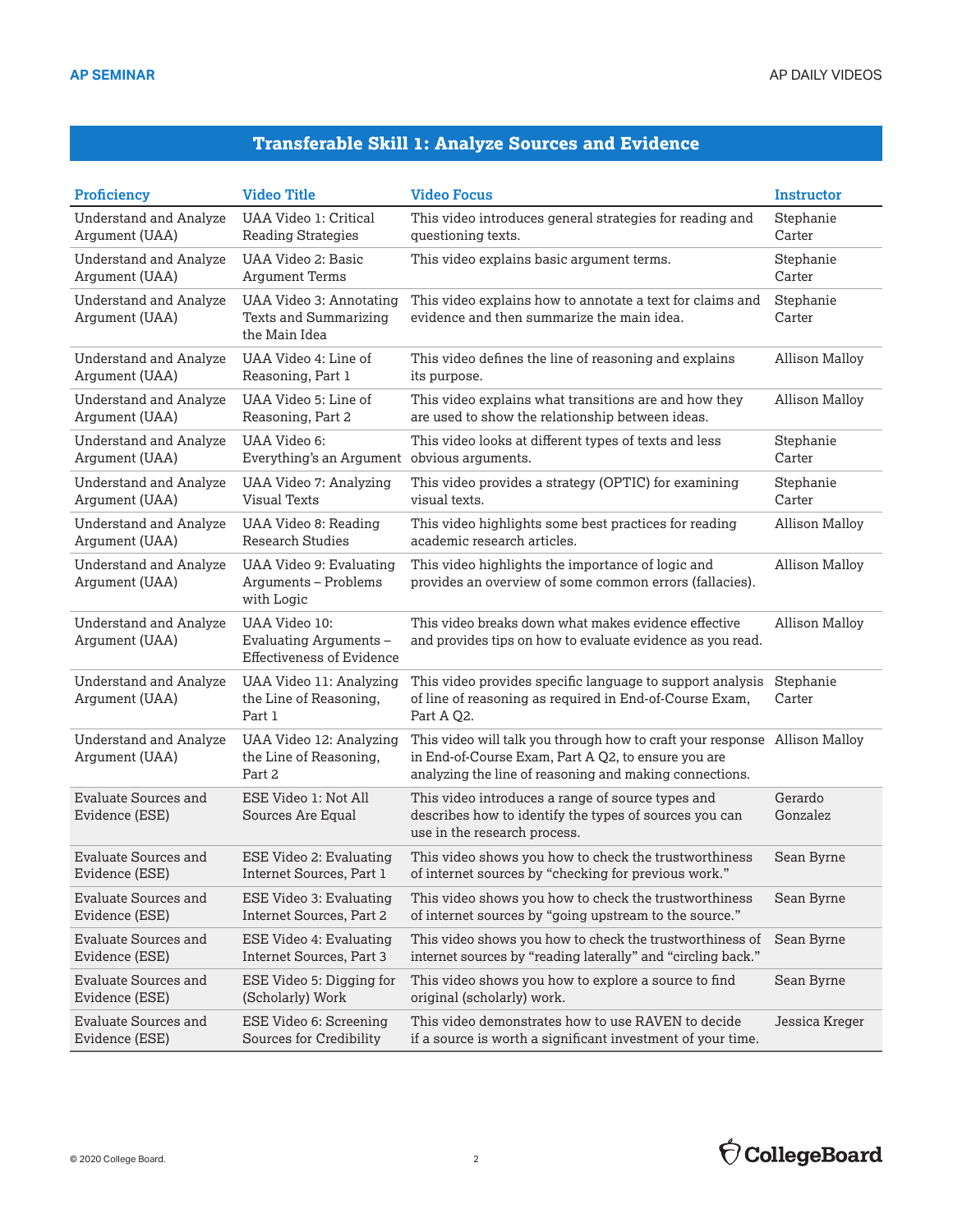## **Transferable Skill 2: Construct an Evidence-Based Argument**

| <b>Proficiency</b>               | <b>Video Title</b>                                                                           | <b>Video Focus</b>                                                                                                                             | Instructor            |
|----------------------------------|----------------------------------------------------------------------------------------------|------------------------------------------------------------------------------------------------------------------------------------------------|-----------------------|
| Establish Argument<br>(ESA)      | ESA Video 1: Types of<br>Arguments                                                           | This video reviews the components of solution-based and<br>position-based arguments.                                                           | Gerardo<br>Gonzalez   |
| Establish Argument<br>(ESA)      | ESA Video 2: Structuring<br>Your Argument According<br>to Your Purpose                       | This video explains how to organize your argument to<br>best fit your purpose.                                                                 | Stephanie<br>Carter   |
| Establish Argument<br>(ESA)      | ESA Video 3: Organizing<br>Your Ideas to Shape Your<br>Argument                              | This video guides you through the process of moving<br>from an annotated bibliography to an argument outline.                                  | Stephanie<br>Carter   |
| Establish Argument<br>(ESA)      | ESA Video 4: Adding<br>Your Voice to the<br>Conversation                                     | This video focuses on how to develop arguments that<br>highlight your voice through your writing style and use of<br>commentary.               | <b>Allison Malloy</b> |
| Establish Argument<br>(ESA)      | ESA Video 5: Using<br><b>Transitions to Connect</b><br>Ideas and Build to Your<br>Conclusion | This video explains how to use transitions to help build<br>and develop your argument.                                                         | <b>Allison Malloy</b> |
| Establish Argument<br>(ESA)      | ESA Video 6:<br><b>Considering Objections</b><br>and Limitations                             | This video explains the importance of considering<br>objections and limitations to strengthen and qualify your<br>argument.                    | Gerardo<br>Gonzalez   |
| Establish Argument<br>(ESA)      | ESA Video 7:<br>Considering<br>Consequences and<br>Implications                              | This video explains how to evaluate your own argument<br>in context and develop a plausible conclusion.                                        | Gerardo<br>Gonzalez   |
| Establish Argument<br>(ESA)      | ESA Video 8:<br>Establishing a Thematic<br>Connection to Frame<br>Your Argument              | This video explains how you can make connections<br>among stimulus material to generate your argument.                                         | <b>Allison Malloy</b> |
| Establish Argument<br>(ESA)      | ESA Video 9: Ways to<br>Use Stimulus Material in<br>Your Argument                            | This video explains the ways you can use stimulus<br>evidence in your arguments.                                                               | Sean Byrne            |
| Establish Argument<br>(ESA)      | ESA Video 10: Using<br>Details to Ensure<br>Plausibility                                     | This video shows how to use specific details to ensure<br>that your solution or conclusion is plausible.                                       | Stephanie<br>Carter   |
| Select and Use Evidence<br>(SUE) | SUE Video 1: Doing<br><b>Better Online Searches</b>                                          | This video provides you with strategies for more<br>efficient and productive web searches as a means of<br>accessing information.              | Jessica Kreger        |
| Select and Use Evidence<br>(SUE) | SUE Video 2: Using<br><b>EBSCO</b>                                                           | This video highlights effective strategies for accessing<br>information in the EBSCO database.                                                 | Jessica Kreger        |
| Select and Use Evidence<br>(SUE) | SUE Video 3: Finding<br>Experts in the Field                                                 | This video breaks down some terms and vocabulary<br>related to sources and organizations that you'll<br>encounter in your research.            | Jessica Kreger        |
| Select and Use Evidence<br>(SUE) | SUE Video 4: Organizing<br>Your Research                                                     | This video highlights the importance of keeping accurate<br>records as well as ideas for how to stay organized during<br>the research process. | Jessica Kreger        |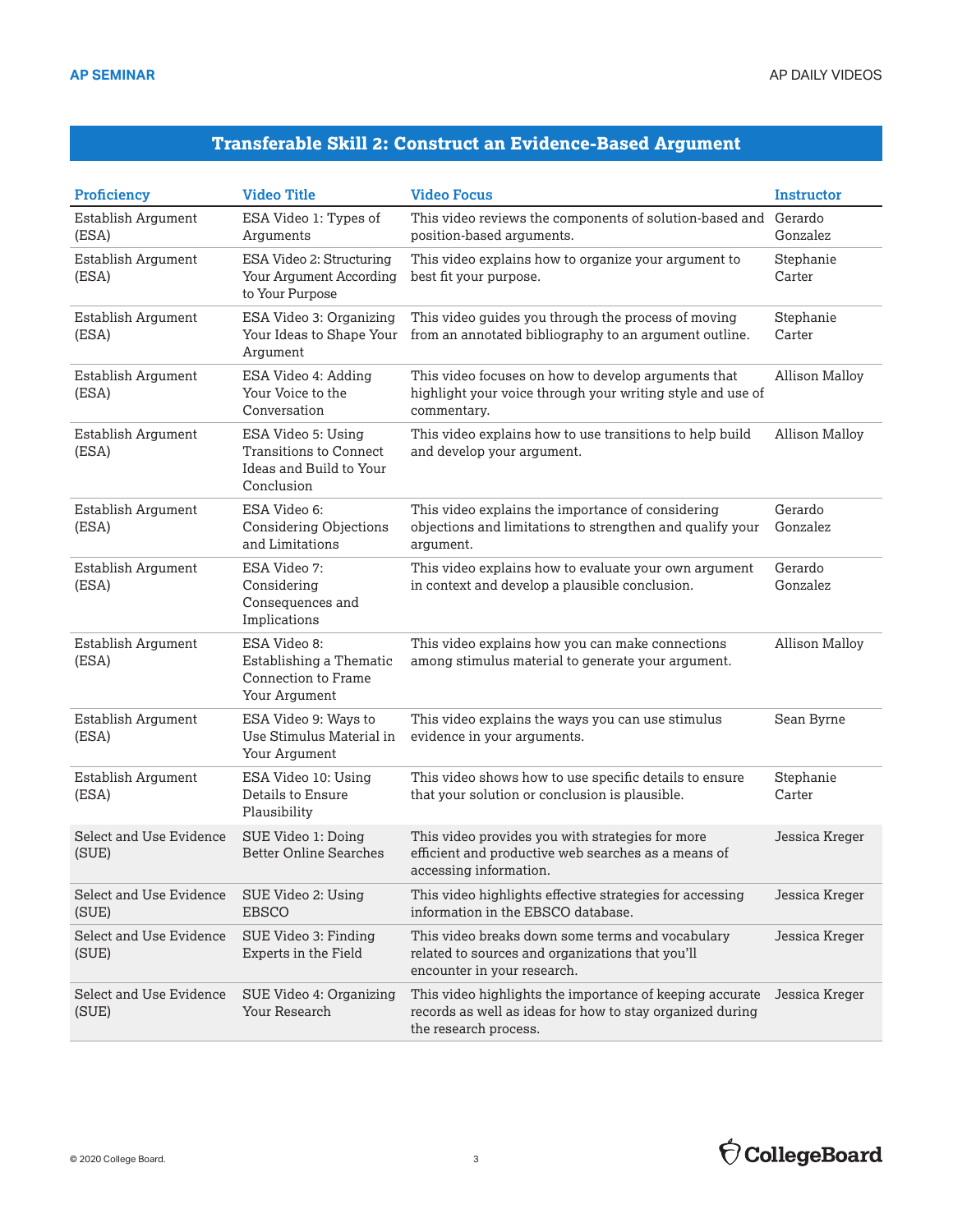| <b>Proficiency</b>               | Video Title                                          | <b>Video Focus</b>                                                                                  | Instructor |
|----------------------------------|------------------------------------------------------|-----------------------------------------------------------------------------------------------------|------------|
| Select and Use Evidence          | SUE Video 5: Creating an                             | This video explains the role of the annotated bibliography                                          | Gerardo    |
| (SUE)                            | Annotated Bibliography                               | in organizing research for future use.                                                              | Gonzalez   |
| Select and Use Evidence          | SUE Video 6: Relevance                               | This video explains how to select evidence for use in your Sean Byrne                               |            |
| (SUE)                            | and Credibility                                      | written papers and presentations.                                                                   |            |
| Select and Use Evidence<br>(SUE) | SUE Video 7:<br>Establishing Your Own<br>Credibility | This video shows you how to demonstrate that your work Gerardo<br>is based on credible information. | Gonzalez   |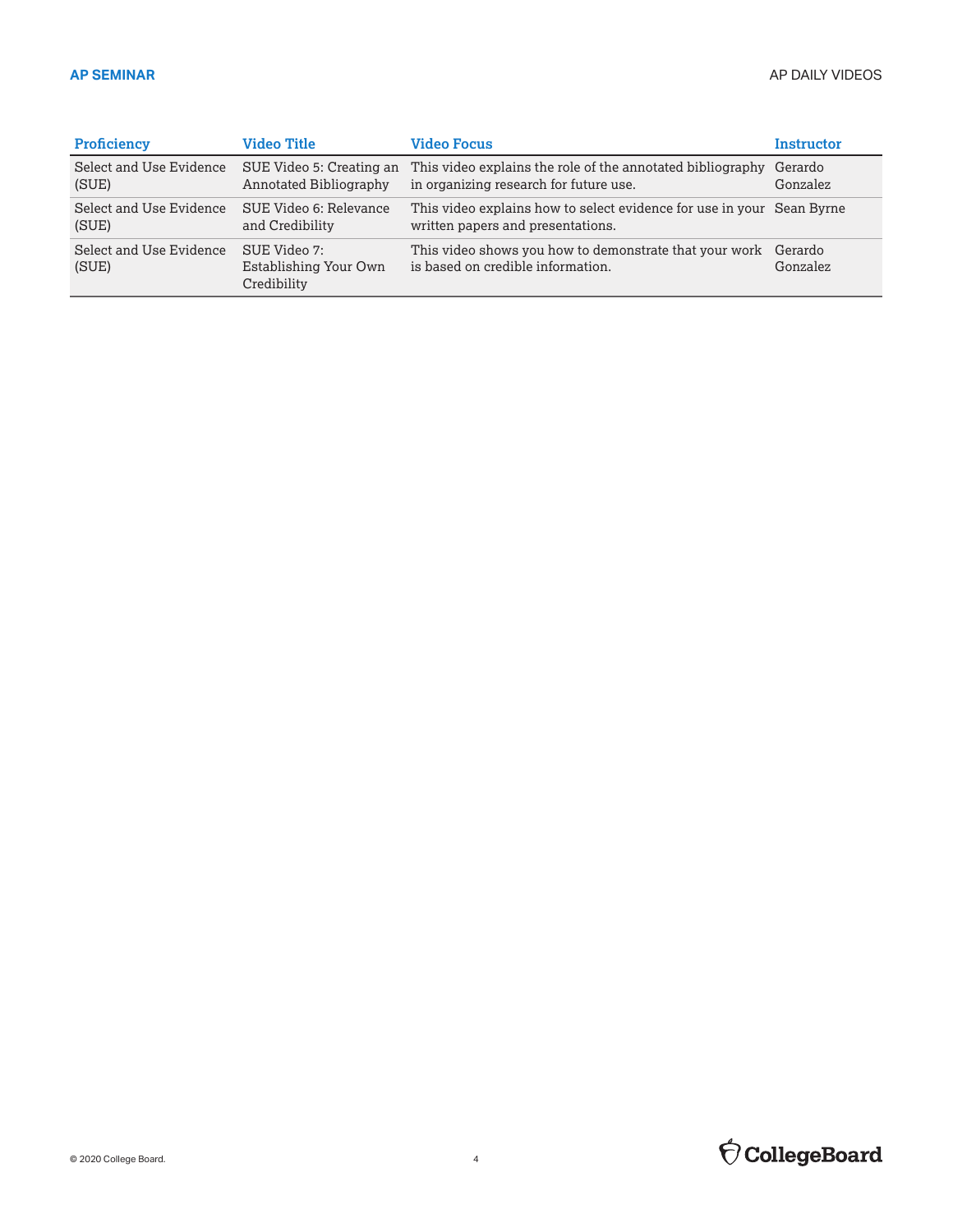#### **Transferable Skill 3: Understand Context and Perspective**

| <b>Proficiency</b>                                 | <b>Video Title</b>                                                                  | <b>Video Focus</b>                                                                                                                                                                       | <b>Instructor</b>     |
|----------------------------------------------------|-------------------------------------------------------------------------------------|------------------------------------------------------------------------------------------------------------------------------------------------------------------------------------------|-----------------------|
| Understand and Analyze<br>Context (UAC)            | UAC Video 1: Finding<br>an Area of Interest<br>to Research                          | This video takes you through using the question<br>formulation technique to generate ideas for<br>your research.                                                                         | Sean Byrne            |
| Understand and Analyze<br>Context (UAC)            | UAC Video 2: Refining<br>Your Question, Part 1                                      | This video introduces the first two criteria for an<br>effective research question: involves genuine points<br>of ongoing debate, and invites engagement with<br>alternate perspectives. | Gerardo<br>Gonzalez   |
| <b>Understand and Analyze</b><br>Context (UAC)     | UAC Video 3: Refining<br>Your Question, Part 2                                      | This video explains three additional criteria for an effective<br>research question: requires judgment; is researchable; and<br>does not contain multiple, nested questions.             | Gerardo<br>Gonzalez   |
| <b>Understand and Analyze</b><br>Context (UAC)     | UAC Video 4: Focusing<br>Your Question                                              | This video explains the importance of focusing your<br>research question on a specific problem, issue, or debate.                                                                        | Gerardo<br>Gonzalez   |
| Understand and Analyze<br>Context (UAC)            | <b>UAC Video 5: Situating</b><br>Your Ouestion in a Wider<br>Context-The "So What?" | This video explains strategies to focus and situate the<br>area of investigation in a wider context.                                                                                     | Gerardo<br>Gonzalez   |
| <b>Understand and Analyze</b><br>Perspective (UAP) | UAP Video 1: Introducing<br>Lenses and Perspectives                                 | This video explores the complexities of forming an<br>argument by using lenses and perspectives.                                                                                         | Kristin Brandt        |
| <b>Understand and Analyze</b><br>Perspective (UAP) | UAP Video 2: Comparing<br>Perspectives                                              | This video explains how to begin to put perspectives<br>and sources in conversation.                                                                                                     | <b>Allison Malloy</b> |
| <b>Understand and Analyze</b><br>Perspective (UAP) | UAP Video 3: Identifying<br>Perspectives                                            | This video identifies potential perspectives of an argument<br>that may be considered in order to begin the conversation.                                                                | Kristin Brandt        |
| <b>Understand and Analyze</b><br>Perspective (UAP) | UAP Video 4: Unpacking<br>Perspectives                                              | This video identifies and compares multiple perspectives<br>of an argument about an issue.                                                                                               | Kristin Brandt        |
| <b>Understand and Analyze</b><br>Perspective (UAP) | UAP Video 5: Entering<br>the Conversation                                           | This video talks you through the process of putting<br>sources into more complex conversations and explains<br>how you can enter those conversations.                                    | <b>Allison Malloy</b> |